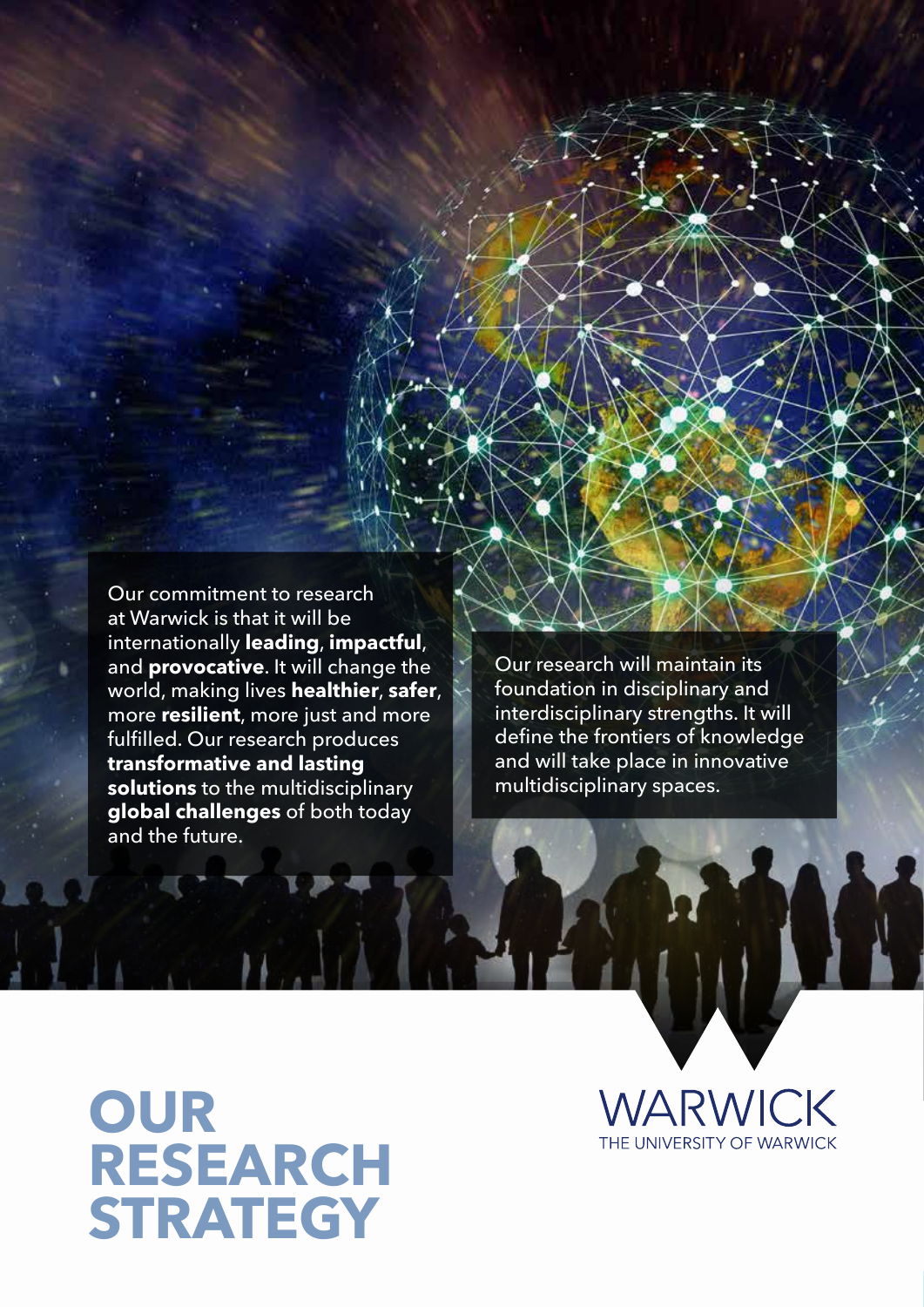## **THE SIX STRATEGIC PRIORITIES ARE:**

- **• Disciplinary and Interdisciplinary Excellence:** Enhance our existing strengths and develop others
- **• Transformative Interdisciplinarity:**  Combine approaches to make a step change
- **• Excellence with Impact:** Extend and apply the best research to make real-world differences
- **• Global Reach and Significance:** Deliver and promote our research on the world stage
- **• Partnership:** Key collaborations with industry, national and international institutes and other higher education providers
- **• Innovation:** To be at the heart of everything we do.

## UNDERPINNING THESE PRIORITIES ARE SEVEN WORK STRANDS:

#### **WORK-STRAND 1**

#### Support, foster and showcase the talent and ambition of all our researchers.

At the heart of the University's research mission is our commitment to the appointment and development of world-class researchers. Our University is one in which talent and ambition are recognised and nurtured through a supportive environment for all faculty - from early career and doctoral researchers, to research leaders and experienced professors.

The ambition of all our researchers is supported by an academic promotion process that recognises the importance of contribution across the full range of academic activity. This includes Research and Scholarship, Teaching, Impact, Outreach and Public Engagement.

We will encourage and support the nomination of our researchers for prestigious national and international research prizes and fellowships. We will celebrate success both internally through our own community, as well as externally by reaching out to wider audiences.

We will recognise and showcase academic endeavour in research and impact, launching our research stars of the future and communicating the strengths of our important external research partnerships.

The important place of the individual researcher and their group in the complex landscape of different University structures will be rearticulated with the aim of providing a simpler, more accurate reflection of research life at **Warwick** 

#### **WORK-STRAND 2**

#### Undertake world-leading research at the forefront of knowledge.

The enhancement of our facilities and recruitment and retention strategies will ensure that we are best placed to attract and nurture the best scholars. Warwick faculty will be encouraged and supported to collaborate nationally and internationally. This will include the establishment of new strategic partnerships (Europe, USA and China in addition to the Monash-Warwick Alliance). The study leave scheme will continue to be protected and valued in support of the best research outcomes.

The central pillar of academic research excellence remains publication in high quality journals, or publication of monographs with leading publishers. In a climate where Open Access and Open Research Data are increasingly standard, we will support the academy via the provision of the necessary Library services, funding and support, to ensure our researchers embrace the Open Research agenda.

We will grow our PhD student base, attracting students of the highest quality, by institutional investment and through the leverage of significant external funding. This will include, for example, competitions for Centres of Doctoral Training and the provision of a central scholarships budget.

The challenges and opportunities of a shifting external funding and policy environment will be addressed by a strategic forward-thinking approach. Departments will be supported by high quality research plans to ensure necessary and timely investments to progress and grow activities.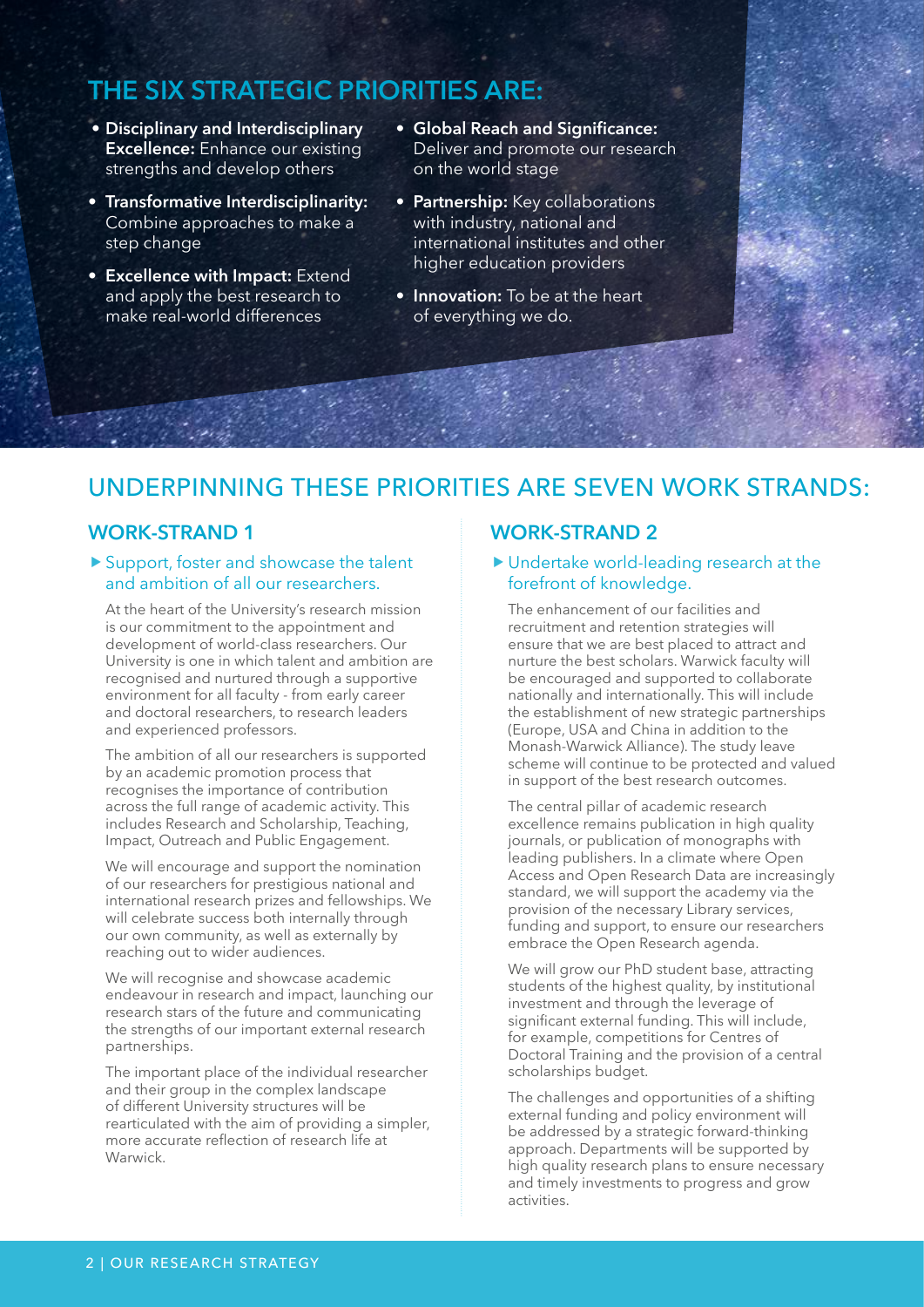

Support for the generation of research income will continue to be reviewed. This will ensure that specialist knowledge is appropriately deployed for initiatives such as the Industrial Strategy Challenge Fund, the Global Challenges Research Fund and the new interdisciplinary calls under UKRI - over and above our usual indicators.

#### **WORK-STRAND 3**

#### ▶ Spearhead research with relevance for impact and innovation

Our refreshed Research Strategy will take a synergistic approach to impact and innovation, providing a framework in which impactful research is recognised, supported, and celebrated.

Warwick faculty will be supported to deliver impact via the Warwick Impact Fund and through our portfolio of Impact Acceleration Accounts, with academically-led internal panels reviewing and awarding internal grants for innovative ideas with high potential for future impact.

Internal investment will be available to support a range of innovation activities, from industry-University secondments, industrial fellowships in areas of relevance to the Government's Industrial Strategy, collaborative research projects with practitioners in the public and private sector and with creative industries, 'industry engagement days', and 'proof of concept' and commercialisation funding.

Our investment into a central Impact Team will support Departments to embed impact within the University's research environment, whilst also providing specialist practitioner support to deliver and evidence impact across multiple sectors. The University's expert commercialisation

**Our astronomers witnessed the first visual sighting of a beam of light from the first confirmed neutron star merger, as it reappeared from behind the sun.** 

*University of Warwick/Mark Garlick*



team, Warwick Ventures, will increase its service delivery with regards to business development, innovation and commercialisation across all departments, supporting impact from the Arts, Social Science, Medicine and Science.

An Impact Capture System will support the academy in the preparation of REF 2021 impact case studies. This in itself is an example of Warwick innovation – being developed internally by colleagues in Warwick Business School.

Impact, outreach and public engagement are now included within academic promotion criteria and we will build on this by celebrating innovative and impactful research through impact events.

Bespoke training for impact and public engagement will be provided, hosted and arranged by the University's Learning Development Centre and Research & Impact Services. This will encompass impact in a variety of contexts, including public policy impact, social, economic, cultural and environmental outcomes, and commercial exploitation.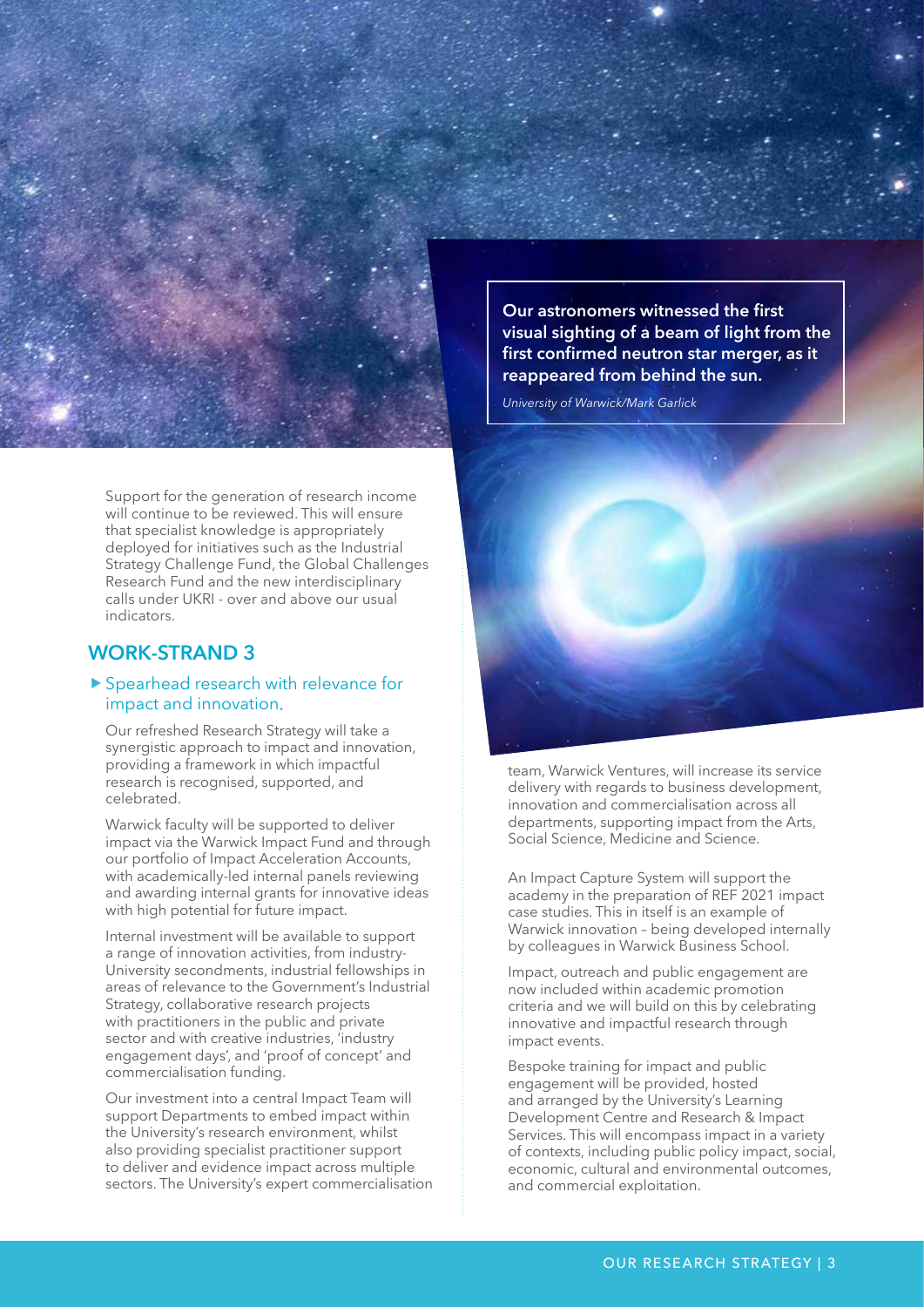

#### Cultivate world-class interdisciplinary research communities.

Interdisciplinary research is ubiquitous at Warwick. As such we are in a strong position to attract research collaborators and external investment, and to contribute meaningfully to national and international challenges.

The University's programme of Global Research Priorities (GRPs) will be relaunched as a coherent programme, well-placed to support transformative, truly interdisciplinary research that spans across all University faculties. The connection of the GRPs to Research Centres will be clearly articulated. A clearer vision describing this interdisciplinary landscape and how it relates to our discipline-focused Departments will be showcased and communicated.

The Institute for Global Sustainable Development (IGSD) will be developed to provide a focal point for Warwick's work on the UN Sustainable

Development Goals. The inter-relation between the IGSD and the GRPs will be articulated and correlated with the activities of Research Centres - particularly the Category II Research Centres that work across Departments and Faculties. The important relationship between the GRPs and the Institute for Advanced Studies (IAS), with its cohort of ECRs, will be further enhanced.

Continued development of interdisciplinary research in response to the Industrial Strategy Challenge will be supported by round table events to discuss opportunities, pump-priming funding to develop proposals and specialist research support.

Challenge "champions" will work to support interdisciplinarity in areas such as Data Science, Artificial Intelligence, Cultural Industries and Digital Humanities inter alia. This will also help leverage our involvement in national ventures such as the Alan Turing Institute and the Faraday Institution.

We will nurture our interdisciplinary activities through a range of internal support mechanisms, such as Warwick's Research Development Fund that helps academics establish networks and develop future funding applications, and the Institute for Advanced Studies (IAS), which funds visiting academics and practitioners as well as interdisciplinary activities aligned to Warwick priorities. The key connectivity of inherently interdisciplinary Departmental entities, such the Centre for Interdisciplinary Methodologies (CIM), will be embedded fully to enhance our structures. In addition, the Institute for Advanced Teaching and Learning (IATL) will facilitate student interdisciplinary research and students will be encouraged to engage with research across the University.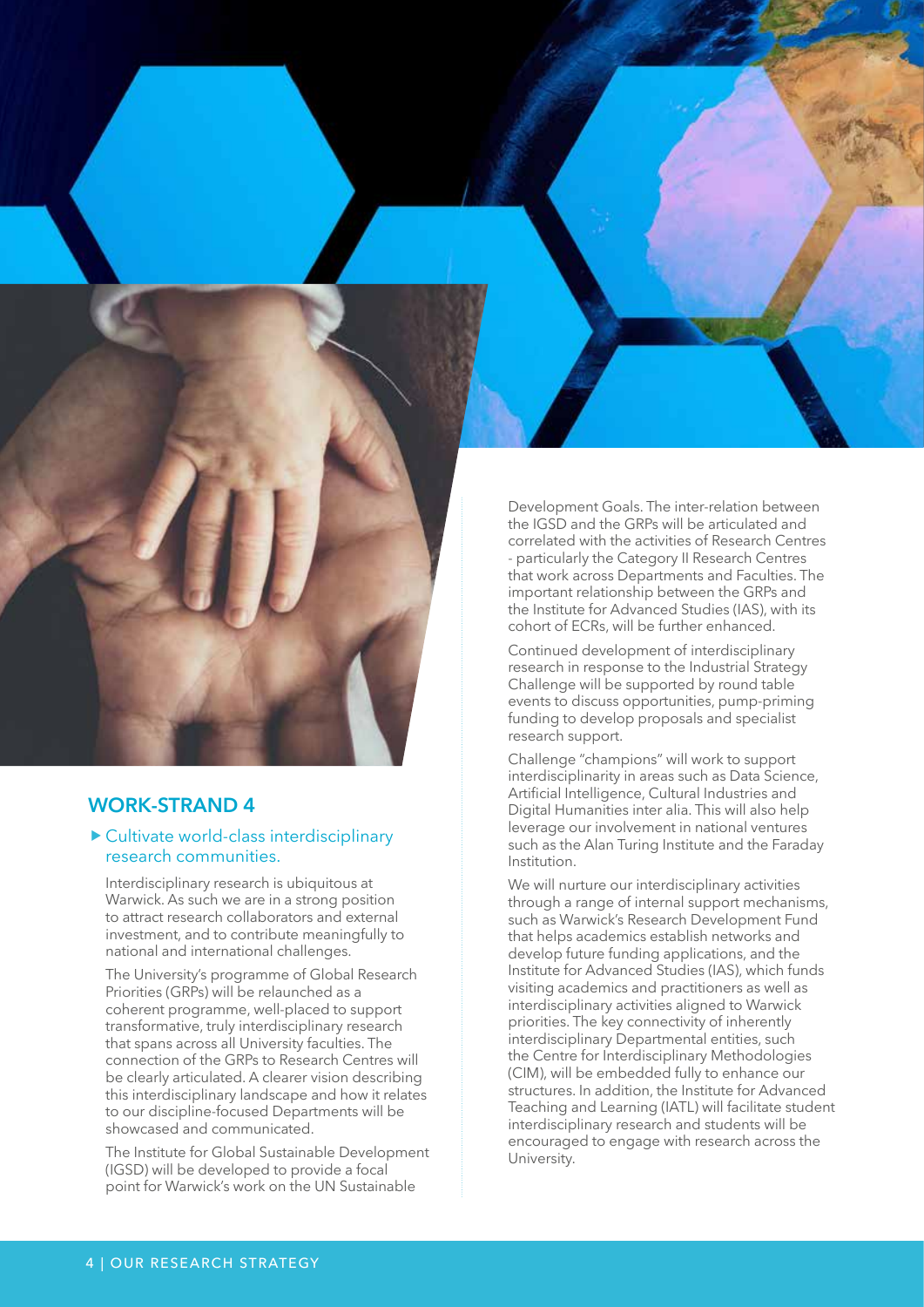

#### ▶ Pioneer state-of-the-art accessible research infrastructure.

Our researchers will be supported to deliver world-leading research and innovation by access to centrally maintained state-of-theart equipment and facilities. This will include the provision of bespoke training, input from dedicated technical staff, and access to printed and electronic journals and other media.

To achieve this, we will take a proactive approach to the future planning of our research environment to ensure that investment is strategic and targeted, making us an attractive place for highly talented research staff.

Our institutional Research Technology Platforms (RTPs) will provide an integrated network of world-class technologies for our users, with each servicing a multidisciplinary user base. The programme will meet the changing needs of our research community, with expansion into new cutting-edge technologies, creating new platforms to facilitate this where required. We will develop our digital capabilities and invest in state-of-the-art digital technologies.

We will periodically review the costing procedures and requirements within each individual RTP to ensure each contains internationally competitive technologies and is fully utilised, both by researchers at Warwick, as well as externally through collaboration with industry partners and other HEIs.

Our technical staff are recognised as a valuable asset, and as such we were proud that the 'Technician Commitment' was launched at the Higher Education Technicians Summit 2017, hosted by Warwick.

We are enthusiastic advocates of this commitment, and will develop technician job family profiles with transparent opportunities to progress through to professorial-grade equivalent. Our technicians will be supported to receive professional registration and the appropriate credit on journal articles. We will deliver events aimed at technical staff, host the TechNet webpages to act as a central source of information, and take a strategic approach to succession planning and retention, with investment in the future of our technical workforce through staff and degree apprenticeships.

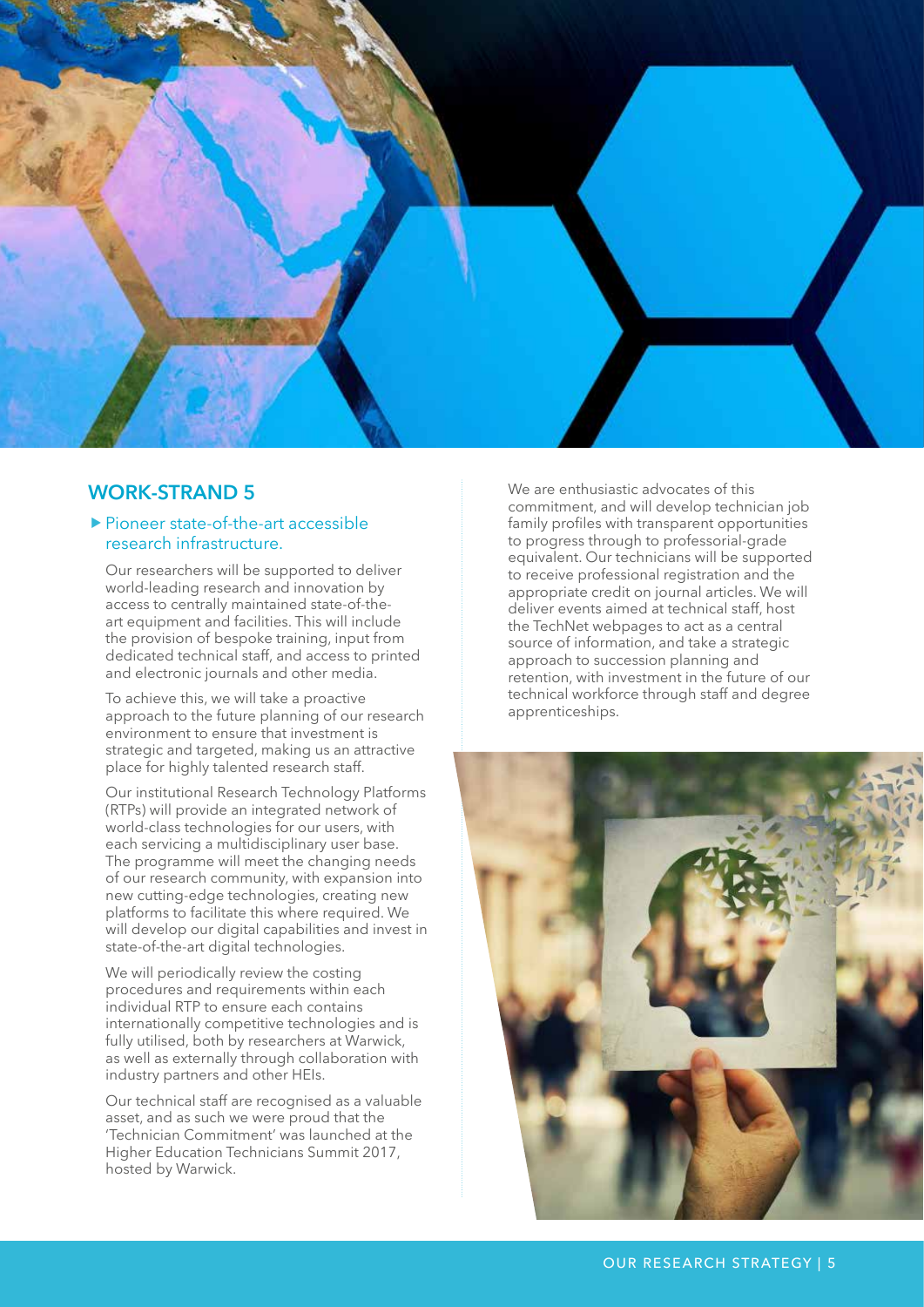#### ▶ Communicate our research to provide leadership and influence in the global knowledge economy.

Our new Research Communication Strategy will support a refreshed approach to the internal and external communication of our research and impact. We will publicise our research strengths regionally, nationally, and internationally to ensure that the valuable work of individual academics is recognised by the local community, and on the world stage.

We are committed to translating our worldleading research to wider society, reaching out to connect our research to the issues that matter to people and to help solve real-world problems.

Our integrated approach to communications will see us showcase our research through multimedia channels to highlight interesting and newsworthy articles. We will ensure our web presence is vibrant and engaging, by reacting to audience feedback and keeping our stories upto-date and relevant.

Researchers at the University will be encouraged to share their insights and the outcomes of their work, and to act as agents of change in their fields of expertise. We will provide them with the knowledge to use social media effectively to disseminate the results of their research and to reach audiences through new channels. This will include targeting potential collaborators and future post-graduate students.

We will enable more internal research collaborations by raising the profile of research successes and expertise on internal communications channels, including the University intranet and regular research news circulations.

The investment made into our research by funders and partners will be demonstrably justified by the regular presentation of exciting and innovative case studies that showcase how our research makes a positive contribution to society. We will promote the impact of our research by presenting impact case studies on the University web pages, through high quality publications and via impact related events.

A series of Research Themes has been developed which reflect Warwick's world-class areas of research excellence and curiosity-led research. They encapsulate and accentuate our reputation for world-leading and purposeful disciplinary and interdisciplinary research and signpost our future. The academy has been consulted on these research themes in order to ensure that they are inclusive and that researchers can identify their own research within one or more of the themes and the overall ethos.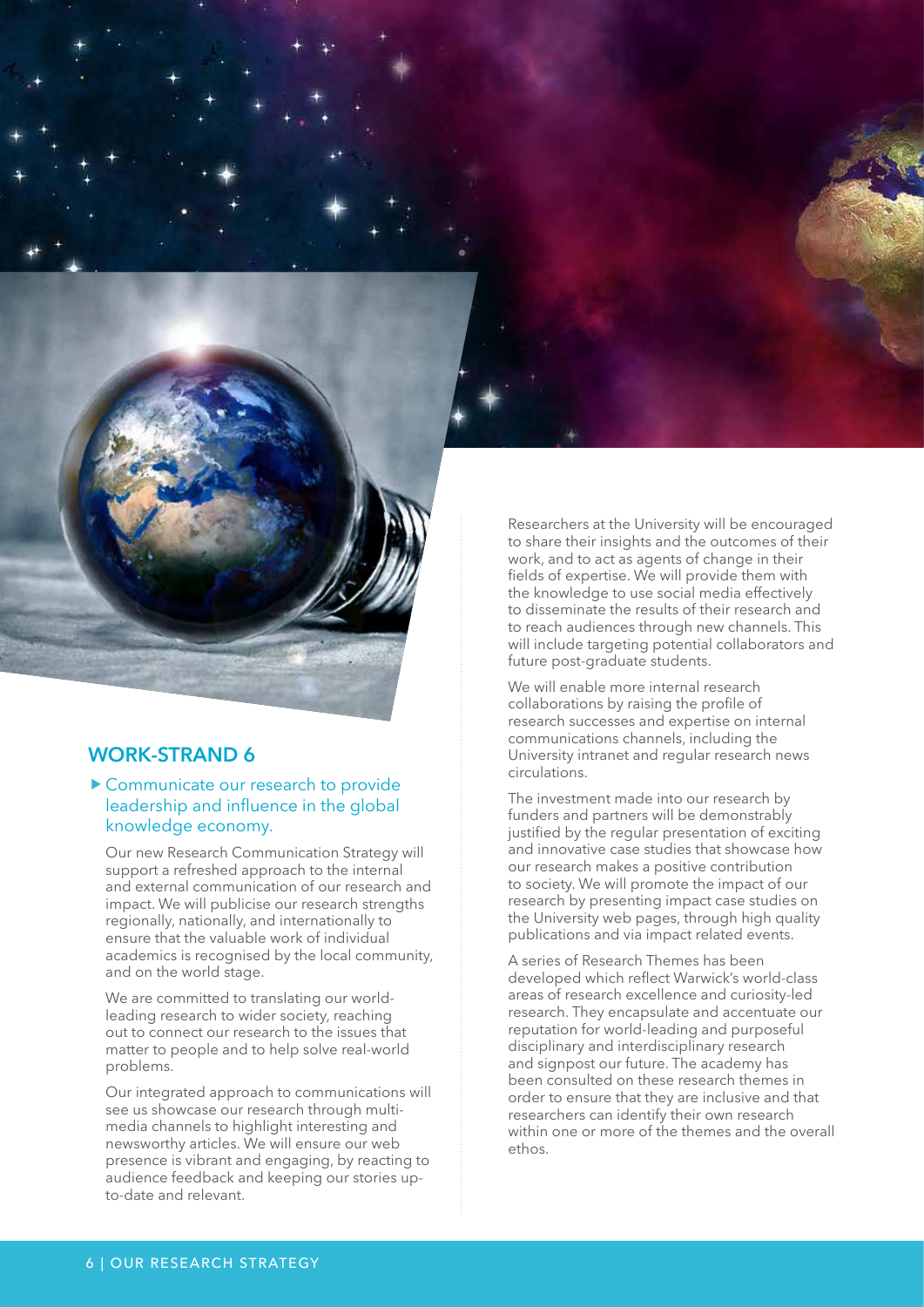

#### ▶ Build an income and partnership platform to sustain and grow our world-leading activity.

We have ambitious plans to increase our research income. We will support our researchers at all levels and in all disciplines to apply for and be successful in winning research grants and securing contracts for research. We will encourage and support high quality grant applications and contract negotiations and ensure delivery to funders' requirements.

In the changing funding landscape, the University will seek to diversify sources of funding, and to compete successfully for new funding from UK Research and Innovation (UKRI) by demonstrating the relevance and excellence of our research in high quality applications. In response to Brexit and changes to European funding, we will continue to focus on the opportunities presented by the European Research Council (ERC), building on previous successes in these prestigious competitions. We will also look to establish partnerships that support continued European collaboration.

Our links to industry partners and collaborations with organisations such as The Turing Institute and the Faraday Institution will act as a catalyst for new research networks that in turn will attract investment from a range of funders. We will provide dedicated support for all our researchers - from early career through to mid-point and senior professors, to ensure that the volume and quality of our research bids continue to grow, and to facilitate competitive interdisciplinary research applications in response to funder demand.

Within our departments we will support the formation of internal peer review processes

and will support academic mentoring schemes to ensure that our bids are highly competitive across a range of funding schemes. We will also make sure that our strategic partnerships with funders and collaborators are nurtured so that we understand the key challenges and ensure that our research applications are best placed to meet them.

We recognise the importance of collaboration with industry. We will look further to build existing partnerships and develop new partnerships with companies of all sizes in order to undertake world-class and innovative research. We will explore key research themes and global challenges, and operate in areas of strategic importance regionally, nationally and internationally.

We will connect with initiatives such as City of Culture and support the development of research activities aligned to excellence arising from this.

**Our astronomers are searching for small planets around bright stars using an array of twelve robotically-controlled telescopes**

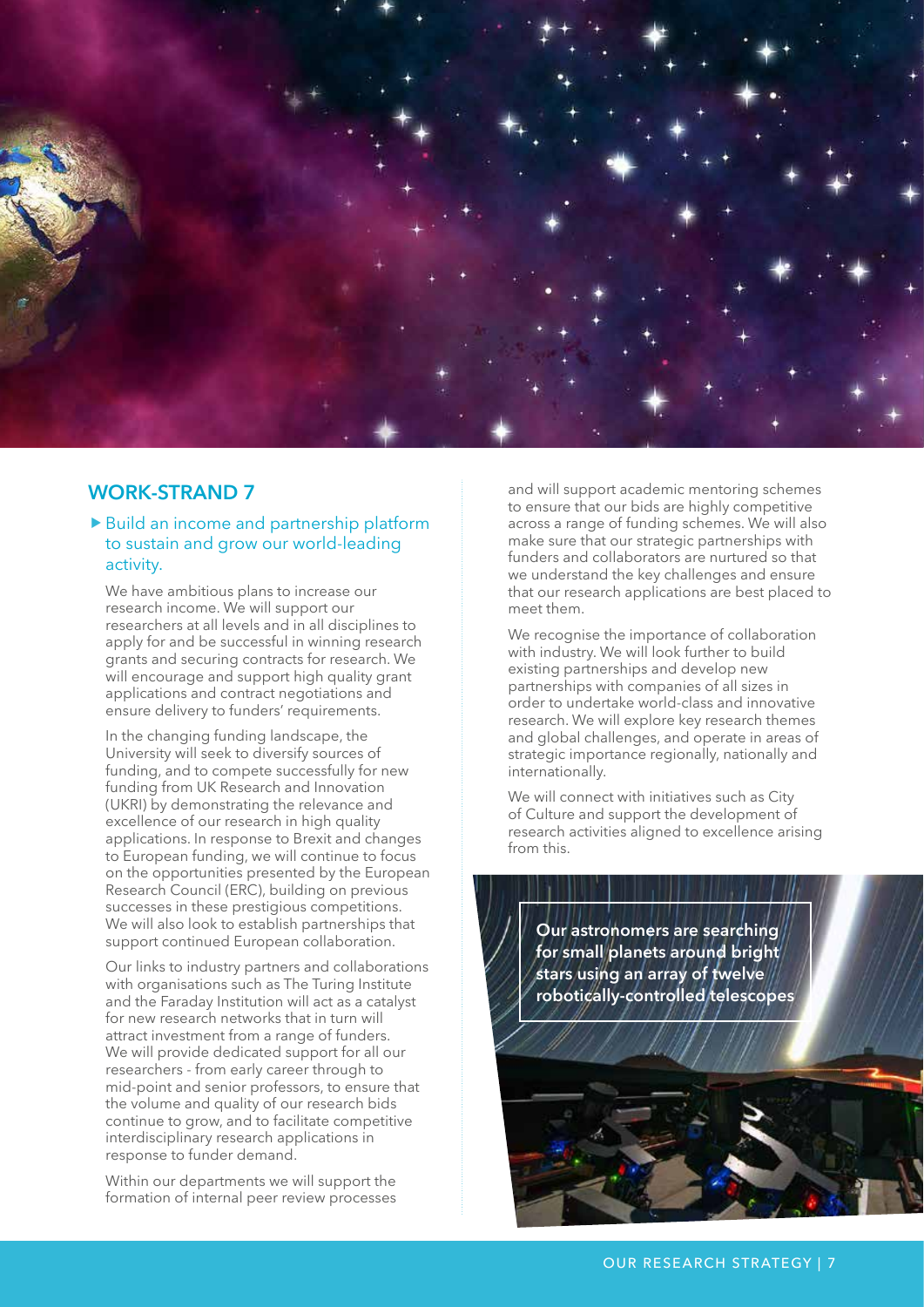# **OUR RESEARCHE THEMES**

#### **LIFE SCIENCES AND HEALTH**

- Our highly impactful research exemplifies how we change lives and transform clinical practice. This includes our clinical trials and miscarriage research
- Improved mental, global and public health are key strengths and objectives of this theme
- With strong mathematical underpinnings, research in Life Sciences and Medicine illuminates the molecular basis of life and the many areas of health importance, through disease modelling and quantitative biomedicine
- Warwick's health research is truly interdisciplinary, concerned with health across the lifespan, with particular strengths in antimicrobial resistance, infection, cancer, neuroscience, mental health, health economics, medical ethics and society, technologies for health, healthcare organisation and management, medical humanities and history of medicine.

#### **DATA, SCIENCE AND SOCIETY**

- Living in the generation of big data presents a wealth of multidisciplinary research challenges in how we understand the nature and uses of big data and the impact of data on our daily lives
- Our status as a founding member of the Alan Turing Institute places our researchers on a world stage
- Together with Warwick Manufacturing Group, and in collaboration with all faculties, we will position the University as the premier research centre for data science, with a focus on health, manufacturing and transport
- Examples include: Behavioural economics, decision making, resilience, the construction of risk, ethical challenges and opportunities posed by artificial intelligence, individual freedom, privacy vs. convenience, democratisation and smart cities
- Our research will contribute to the development of Cyber Security and Artificial Intelligence technologies and the impact of these on society
- This theme includes the challenge of how research embraces the digital agenda across all of our faculties.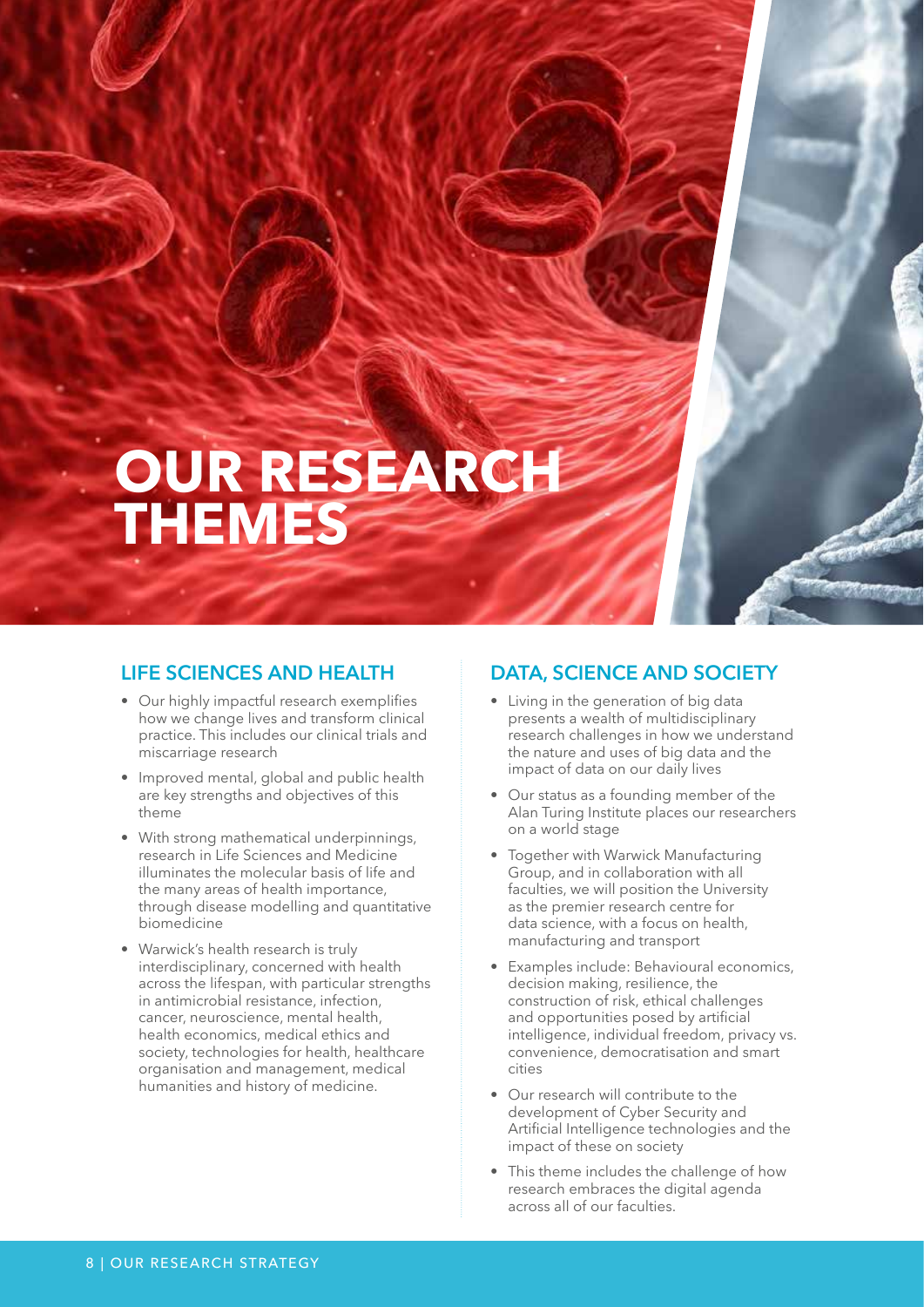

#### **MATHEMATICS AND ITS REAL-WORLD APPLICATIONS**

- Warwick is world-renowned for its Mathematical Sciences
- Research in this area is a combination of disciplinary excellence in Mathematics, Statistics and Computer Science
- We will use innovative interdisciplinary approaches with real-world significance
- Examples include: Epidemiology, biometrics, forensics, risk and financial mathematics, modelling complex systems
- In all faculties, our researchers utilise statistical data to better understand the world around us.

#### **THE ENGINEERED WORLD: FROM MOLECULES TO MACHINES**

- A uniting principle of science and engineering is creating a better world through innovation
- New products and technologies underpin this research theme with researchers working at the interface of novel fundamental research with applied engineering and design
- Our world-class and transformative research encompasses a spectrum of areas, from synthesis of novel polymers to 3D printing of artificial hip joints
- Examples include: Synthetic biology, drug design, new materials, advanced manufacturing, autonomous vehicles, battery development and low-carbon catalysts
- Warwick researchers work in partnership across industrial sectors to accelerate the impact from our research so that the economy grows and society can prosper.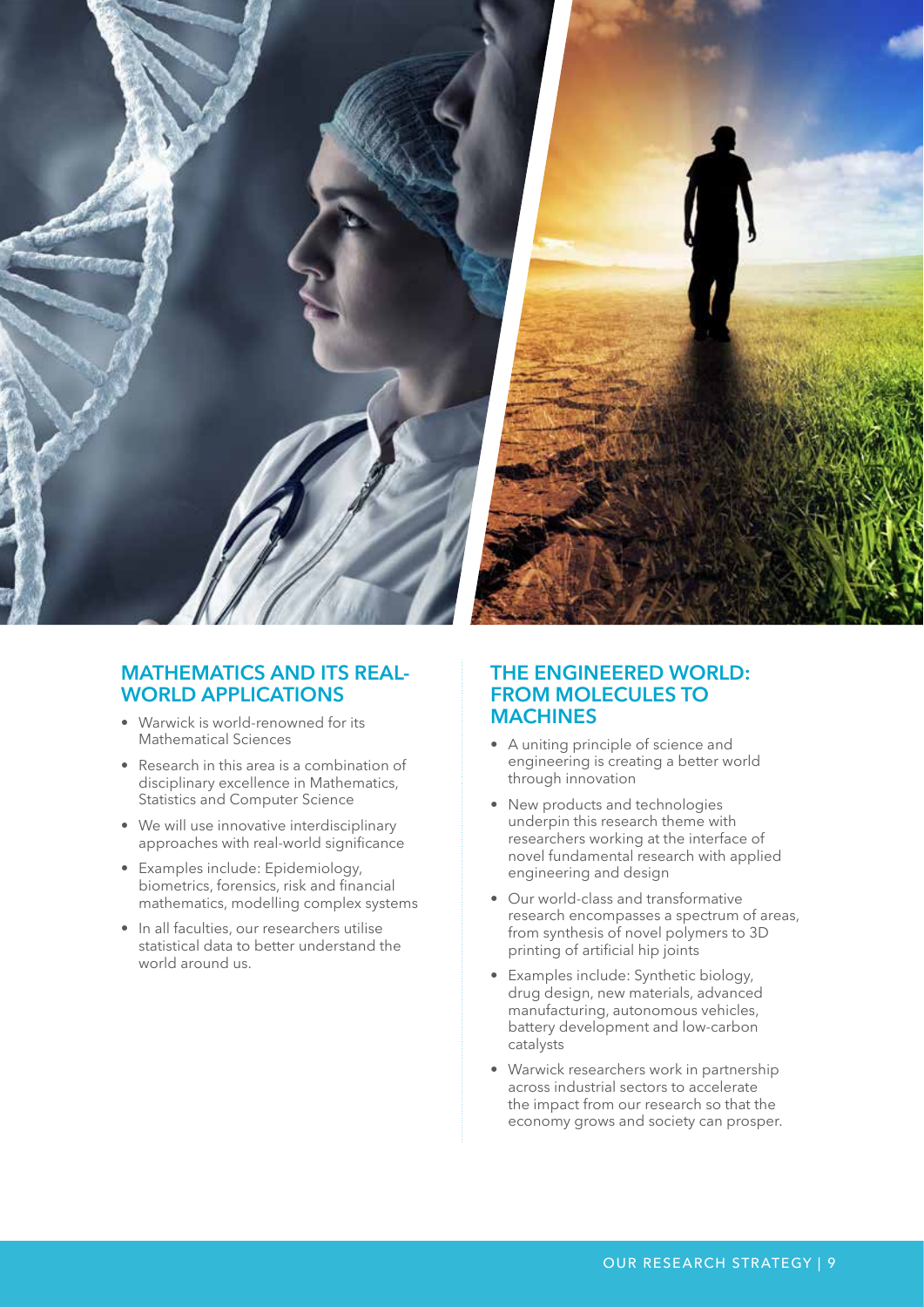

#### **SUSTAINABILITY AND DEVELOPMENT**

- As sustainable development becomes increasingly important in the coming decades, this theme will be given greater prominence in Warwick's research
- This theme is aligned with the UN's Sustainable Development Goals, but still challenging of them
- We will tackle global challenges through truly interdisciplinary research across the arts and humanities, social sciences, science and medicine
- Our research will take place in multiple sectors, such as energy, agriculture, economy, finance, transport, urban science, environment, policy, education, materials, manufacturing and technology
- Examples include: Energy politics and the transition to a zero-carbon world, culture and climate change and ethics in the Anthropocene.

#### **UNDERSTANDING THE HUMAN**

- Identifying, understanding and enhancing human knowledge, imagination, learning, cultures and behaviours is crucial in this theme
- The theme is central to research excellence in the Arts, Social Sciences and Behavioural Sciences and is strongly interdisciplinary
- Alongside theoretical explorations of human behaviour, our expertise involves work to understand and change behaviour patterns and influence public policy in these areas
- Examples include: Digital humanities, education science, the politics of language and wider communication, the production of knowledge, human consciousness and emotions, happiness and productivity, understanding science, evidence and proof, punishment, autonomy and voter behaviour and artificial intelligence.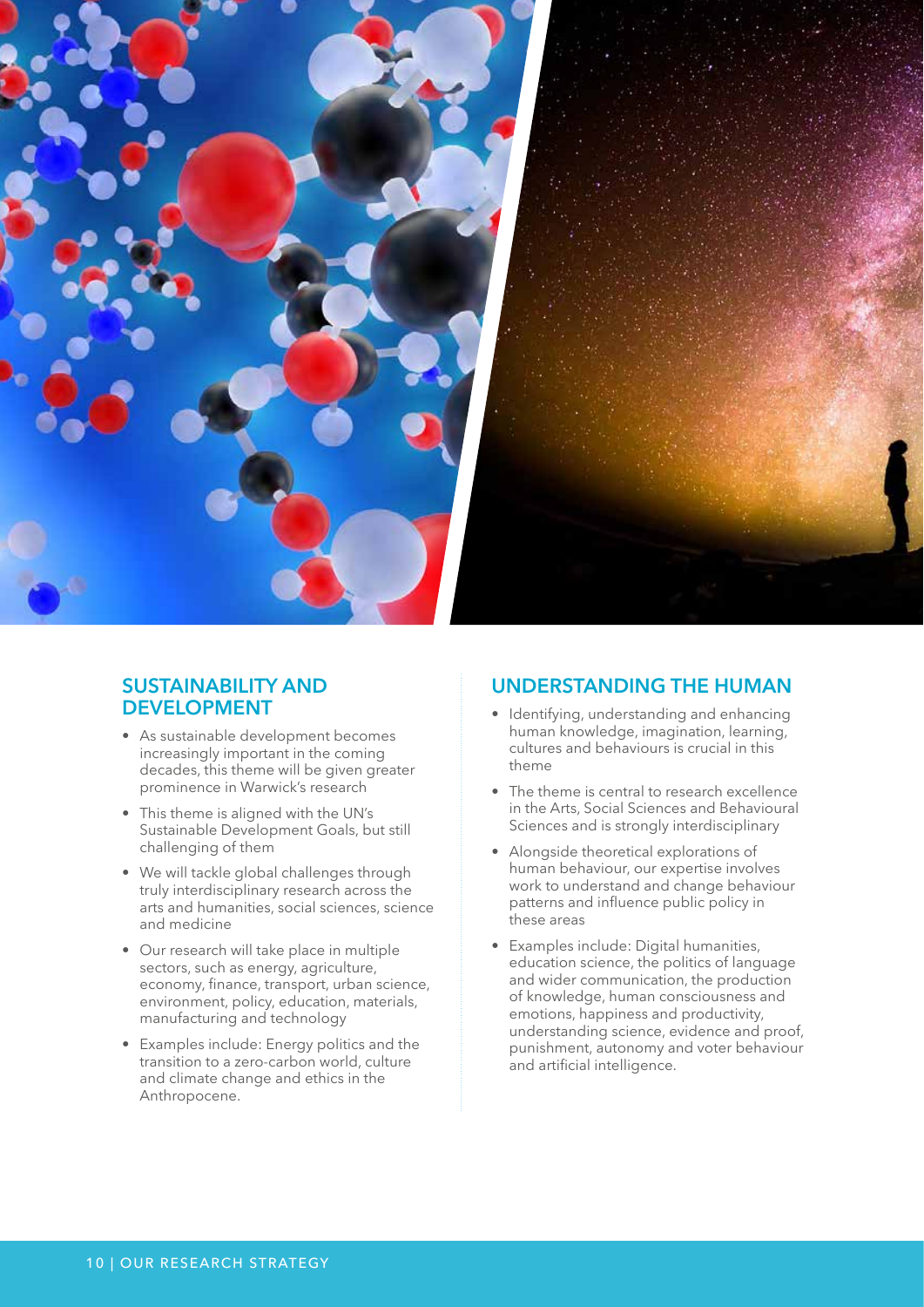

#### **HISTORIES, CREATIVITY AND THEORY**

- Warwick researchers are developing dynamic connections between the past, present and future, across different spaces and communities in ways that challenge our perceptions of society, politics, economies and culture
- Our research is characterised by innovative engagement with history, theory and memory, from the ancient to the modern, the local to the global
- We provide meaning through the critical interrogation of texts, material, visual and oral culture, as well as the interface between language, identity and thought
- Creativity is present across the disciplines - from writing to entrepreneurship, collaboration with the creative and heritage industries, the study of performing arts, cultural production and the media.

#### **ETHICS, RIGHTS AND SOCIAL JUSTICE**

- Our research investigates and addresses the ethical challenges of governance for a secure future
- This theme includes research activities across all faculties into the ethical, legal, political, cultural and economic issues which affected the past and continue to affect the world today
- The impact, challenges and opportunities of globalisation and democratisation are key to this theme, including human, political, social and economic rights regarding gender, education, language and culture
- Areas include: Democracy and governance, global justice, criminal justice and punishment, diversity and inclusion, inequality and discrimination, fairness and impartiality, poverty, migration and borders, territory and place, citizenship and participation, corruption, violence and conflict management, terrorism, trade and regulation, manufacturing, finance, healthcare, labour markets, artificial intelligence and cyber security, environmental justice, bioethics and food security.